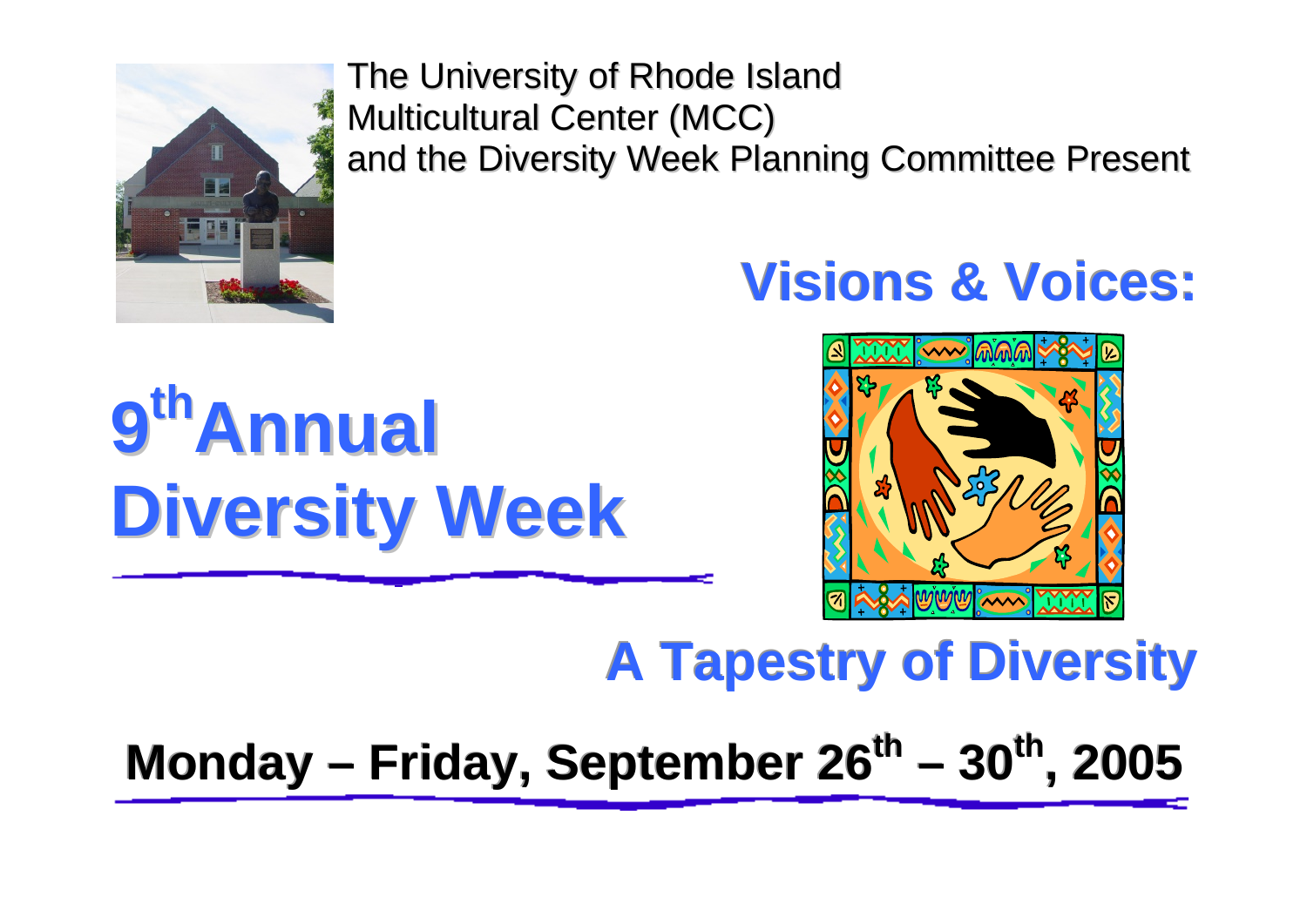Diversity Week Committee University of Rhode Island Multicultural Center



To The University of Rhode Island Campus Community:

Please join us in the celebration of diversity during the 9*th Annual Diversity Week*! We have organized a full week of workshops, presentations, art exhibits, music performances, and festivities that celebrate the importance of diversity and identity in higher education, in the workplace, in the community, and in the global arena. The Week is brimming with events and activities for URI faculty, students, and staff!

### **Diversity Week Highlights**

**Fiesta de Diversidad:** Join us as we usher in Diversity Week on Monday with the Fiesta de Diversidad on the MCC lawn.

**Open Mic/Poetry Slam:** We again present the ever popular Poetry Slam where students get to express themselves.

Annual Diversity Video and Film Festival: Continuing in its 9<sup>th</sup> year.

**Keynote Speaker:** The Diversity Week keynote speaker is Peter Roby, Director of the Center for the Study of Sport in Society at Northeastern University. This address is co-sponsored by the Honors Colloquium and the Institute for International Sport.

**Wednesday Workshops:** Wednesday's Workshops have been arranged into four thematic categories for your convenience, which include:

- Telling the Story / Storytelling
- Peace Building / Uses of Power
- Social Justice
- Wellness

**Panel Discussion: "**Open Discussion on Latinos and the Social and Political System in Rhode Island**,"** will bring together leaders of the Latino community in Rhode Island

**Diversity in the Workplace Essay Contest:** Diversity in the Workplace Essay Contest sponsored by Career Services. Win a \$100 gift certificate to the URI Bookstore or a flash drive. Details and essay contest rules available at website http://career.uri.edu on the student page. Deadline for essay: October 15 at midnight.

**URI Pangaea Roots Music Series:** On Friday, Jennifer Roland, Cape Breton Fiddler, is featured in an Edwards Auditorium Concert.

**Art Exhibits:** "Speaking Volumes," featuring the works of painter/sculptor Deborah Muirhead of the University of Connecticut and three other artists, and curated by Judith Tolnick, Director, Fine Arts Center Galleries, will be open all week long!

**Diversity Week Teaching Manual:** Developed under the leadership of Dr. Judy Van Wyk, *Sociology*, with collaboration from Kimberly Anderson, *CELS*; Dr. Paul Bueno de Mesquita, *Psychology*; Dr. Lynne Derbyshire, *Communication Studies*; Dr. Bette Erickson, *Instructional Development*; Dr. Donna Gilton, *GSLIS*; Dr. Sandy Hicks, *Education*; Jim Kinnie, *University Libraries*; Dr. Libby Miles, *College Writing Program;* Dr. Susan Brand, *Education***;** and the staff of the MCC, an online Teaching Manual for use by faculty interested in incorporating Diversity Week into their syllabi is available at http://www.uri.edu/mcc/DiversityWeek/2005/TeachingManual/index.html.

We thank the entire campus community for helping make this event so special each year, and invite **ALL** students, faculty and staff to participate in Diversity Week by attending sessions, bringing classes to workshops, working a theme into your course curricula, or by simply spurring discussion with friends and family.

Truly yours, The Diversity Week Committee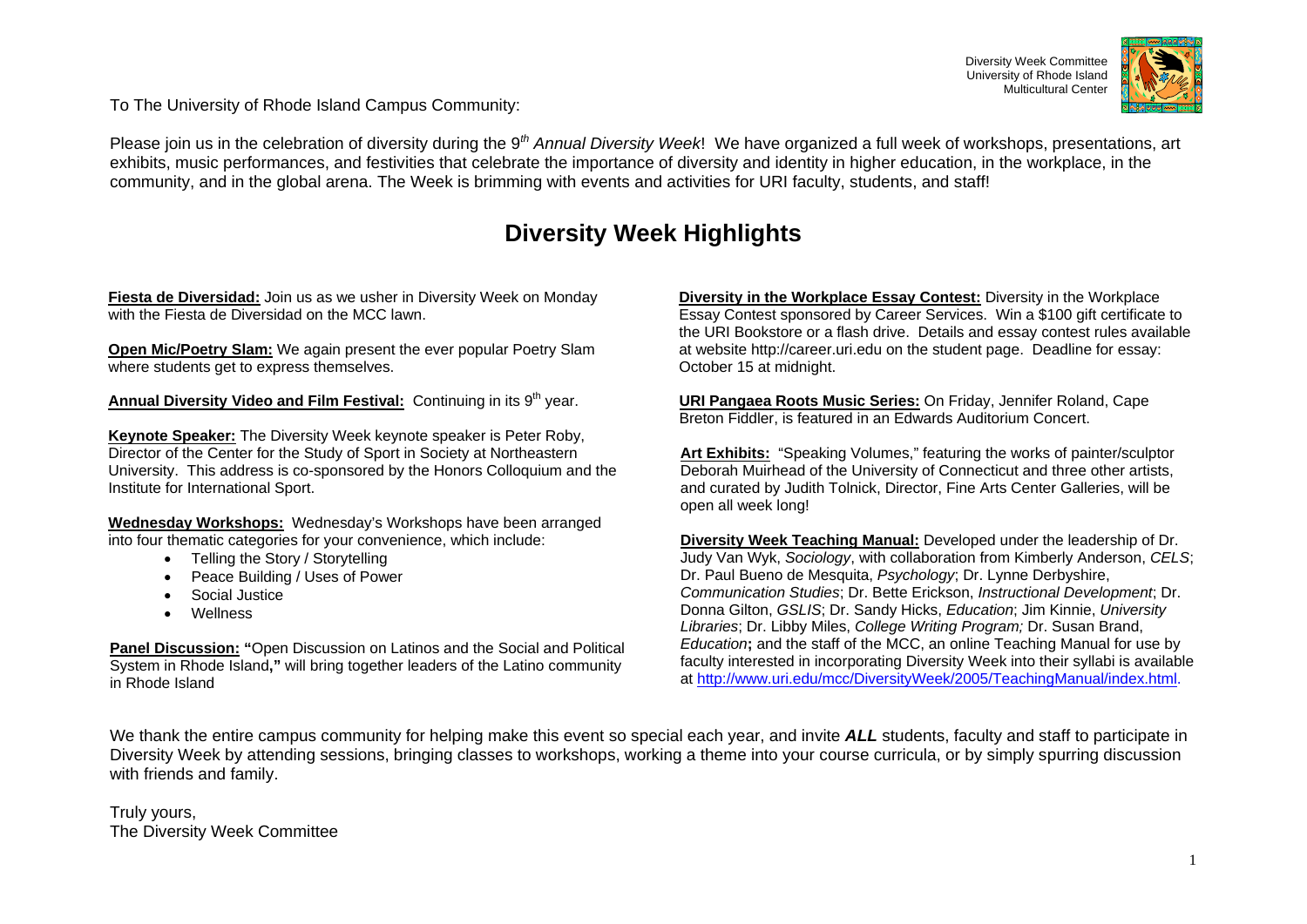# **MONDAY – Celebrate Diversity!**<br>See page 8-10 for full descriptions of events.

| September 26 <sup>th</sup> |  |
|----------------------------|--|
|----------------------------|--|

| Time                  | Event, Presenter, & Location                                                                                                                                                                                                                                                                                                                                                                                                                                                            | <b>Brief Description</b>                                                                                                                                                                                                 |
|-----------------------|-----------------------------------------------------------------------------------------------------------------------------------------------------------------------------------------------------------------------------------------------------------------------------------------------------------------------------------------------------------------------------------------------------------------------------------------------------------------------------------------|--------------------------------------------------------------------------------------------------------------------------------------------------------------------------------------------------------------------------|
| 12:00pm-1:30pm        | Fiesta de Diversidad (Celebration of Diversity)<br>Organized by the Diversity Week Committee, the Brazilian Cape Verdean<br>Capoeira Club, and the URI Breakdance Club, MCC Hardge Forum (Rm.<br>101) & on the MCC Lawn                                                                                                                                                                                                                                                                 | The URI community celebrates the opening of Diversity<br>Week with popcorn and festivities! All are welcome.                                                                                                             |
| 1:00pm-1:50pm         | Multicultural Pedagogy: Teaching and Diversity Across the Curriculum<br>Dr. Lynne Derbyshire, Communication Studies; Dr. Judy A. Van Wyk,<br>Sociology/Anthropology; Dr. Judith Swift, Academic Affairs; Dr. Lisa Bowleg,<br>Psychology; and Dr. Julia Johnson, Communication Studies, MCC Hardge<br>Forum (Rm. 101)                                                                                                                                                                    | Whether you are a full-time or part-time faculty member,<br>student teacher or tenure track; and regardless of your<br>specific discipline, this event will help you deal with issues<br>of diversity in your classroom. |
| $2:00$ pm $- 2:50$ pm | <b>Research in Cuba</b><br>Dr. Marshall Feldman, Community Planning and Landscape Architecture,<br>MCC Hardge Forum (Rm. 101)                                                                                                                                                                                                                                                                                                                                                           | Opportunities and challenges confronting field researchers<br>in Cuba will be discussed. For more information, visit<br>website http://www.uri.edu/summer/cuba/                                                          |
| 3:30pm-5:00pm         | Promising Scholars: 6th Annual Graduate Student Research<br><b>Symposium on Diversity</b><br>Dr. Paul Bueno de Mesquita, Psychology, MCC-Hardge Forum<br>(Rm. 101)                                                                                                                                                                                                                                                                                                                      | This long-standing event provides the opportunity to learn<br>what URI graduate students are doing with diversity.                                                                                                       |
| 6:30pm-7:30pm         | Open Discussion on Latinos and the Social and Political System in<br>Rhode Island Facilitated by Dr. Tom Morin, Language, MCC Conference<br>Room (Rm 201)                                                                                                                                                                                                                                                                                                                               | Members of various Latino Organizations in Rhode Island<br>will discuss contemporary politics and social issues.                                                                                                         |
| 8:00pm                | <b>HerStory</b><br>Sponsored by Uhuru SaSa, the Division of Student Affairs, Talent<br>Development, and the Multicultural Center. Edwards Hall<br>ADMISSION: \$3.00 (URI Students/Staff/Faculty), \$5.00 (General Public)<br>Proceeds will go toward the Hurricane Katrina Relief Fund.<br>Tickets on sale at the Memorial Union and at the door during the night<br>of the event.<br>Except for this performance, all events of URI DIVERSITY WEEK are free<br>and open to the public. | Four of the hippest women and "spoken word" poets in the<br>nation - La Bruja, Catzie Vilayphonh, Yolanda Kae<br>Wilkinson, and Vanessa Hidary - will visit URI for a single<br>performance.                             |

**Check us out on the web at http://www.uri.edu/mcc**

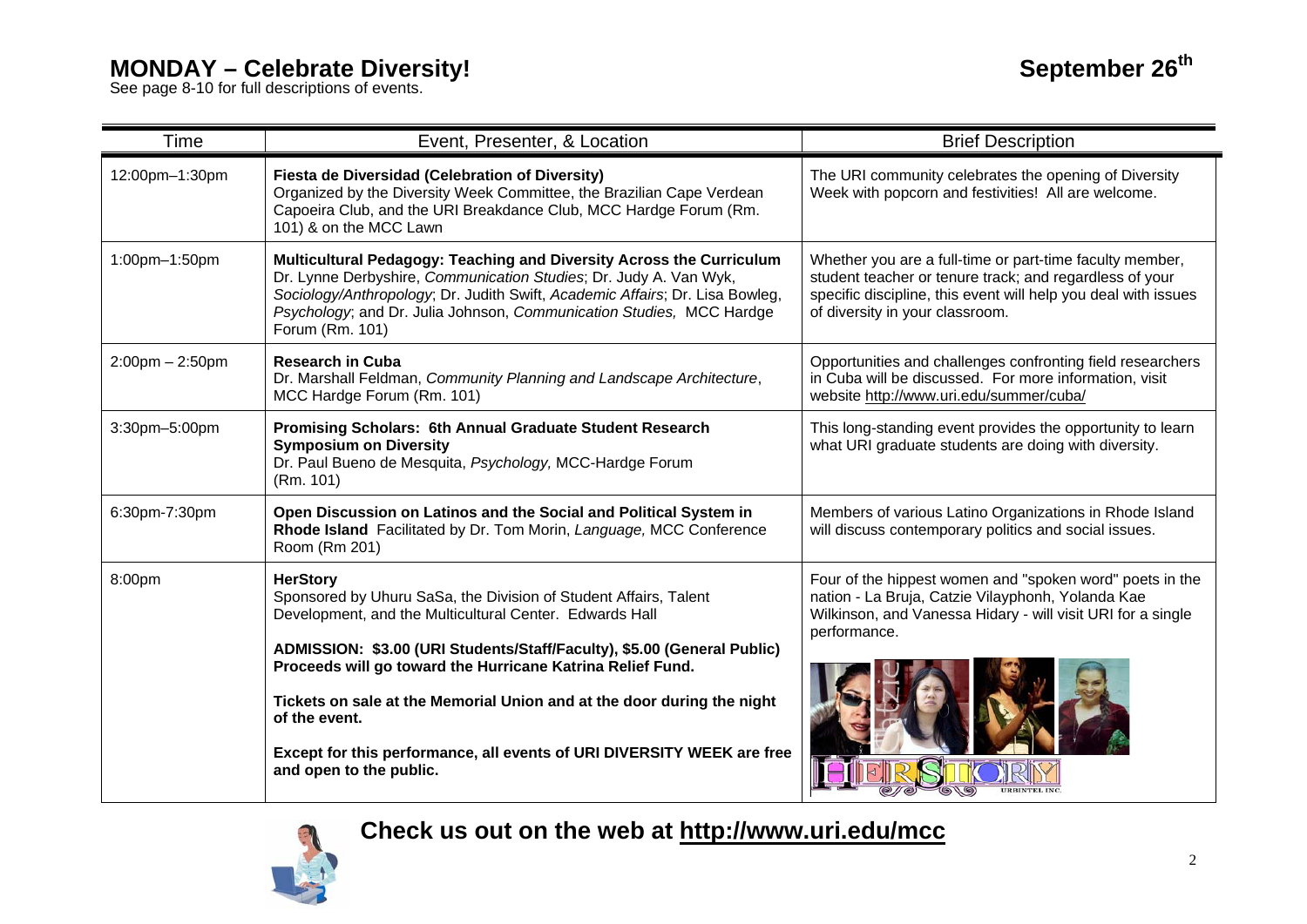## TUESDAY – 9th Annual Diversity Video and Film Festival **September 27<sup>th</sup>**

See pages 8-10 for full descriptions of events.



Facilitated by Eileen Tierney, *University Library* 

| <b>Time</b>          | Event, Presenter, & Location                                                                                                                                                                                     | <b>Brief Description</b>                                                                                                                                                                                         |
|----------------------|------------------------------------------------------------------------------------------------------------------------------------------------------------------------------------------------------------------|------------------------------------------------------------------------------------------------------------------------------------------------------------------------------------------------------------------|
| 9:30am - 10:45am     | It's Elementary: Talking about Gay Issues in School<br>Video, Dr. Stephen Barber, English, MCC Hardge Forum (Rm. 101)                                                                                            | It's Elementary visits six American elementary and middle<br>schools where students discuss lesbian and gay issues.                                                                                              |
| 11:00am -12:15pm     | <b>Minorities and the Media</b><br>Dr. Kendall Moore & John Pantalone, Journalism, MCC Hardge Forum<br>(Rm. 101)                                                                                                 | A panel discussion on the depiction of minorities in the<br>mass media, and especially in the context of news media.                                                                                             |
| 12:30pm - 1:45pm     | Reflections about Hurricane Katrina and the Tragedy in New Orleans<br>and Mississippi<br>Dr. James Campbell, Counseling Center, MCC Hardge Forum (Rm. 101)                                                       | This workshop provides an opportunity for participants to<br>collaboratively examine and reflect upon the long term<br>impact of Hurricane Katrina                                                               |
| 2:00pm - 3:15pm      | <b>Born in the USA: Muslim Americans</b><br>Video, Piotr A. Skuza, English, MCC Hardge Forum (Rm. 101)                                                                                                           | Based on interviews with Muslim Americans commenting<br>about the changing perceptions of Muslims since 9/11.                                                                                                    |
| 2:00pm               | Making the NBA Safe for Diversity: Bill Russell and Professional<br><b>Basketball in the 1960's</b><br>Dr. Thomas J. Whalen, Assistant Professor, Social Science, Boston<br>University, Memorial Union Atrium II | The story of how the leadership of Russell helped to<br>transform the game of basketball, and uncovers the<br>difficulties encountered by the Boston Celtics, the first team<br>to overthrow several color lines |
| $3:30$ pm $-4:45$ pm | <b>Disability, Identity, and Culture</b><br>Video, Pamela Rohland & Jon Corey, Disability Services for Students / Office<br>of Student Life, MCC Hardge Forum (Rm. 101)                                          | A new perspective on disability as an aspect of the Civil<br>Rights protest movement.                                                                                                                            |
| 5:00-6:00pm          | Not in Our Town<br>Video, Roxanne M. Gomes, URI Affirmative Action, Equal Opportunity and<br>Diversity Office, MCC Hardge Forum (Rm. 101)                                                                        | Video tells how a community joined together to prevent<br>hate crimes and promote tolerance.                                                                                                                     |
| 6:00pm               | The Aids Epidemic Facing Black Women<br>Facilitated by The Lambda lota Chapter of Delta Sigma Theta Sorority, Inc.,<br>MCC Conference Room 201                                                                   | In conjunction with the Ross Butler Browne Leadership<br>Program, Women's Center & Multicultural Center. Get the<br>facts and learn how to protect yourself!                                                     |
| 8:00pm               | 9th Annual MCC Open Mic/Poetry Slam<br>MCC Hardge Forum (Rm. 101)                                                                                                                                                | The coolest hip-hop event on campus!                                                                                                                                                                             |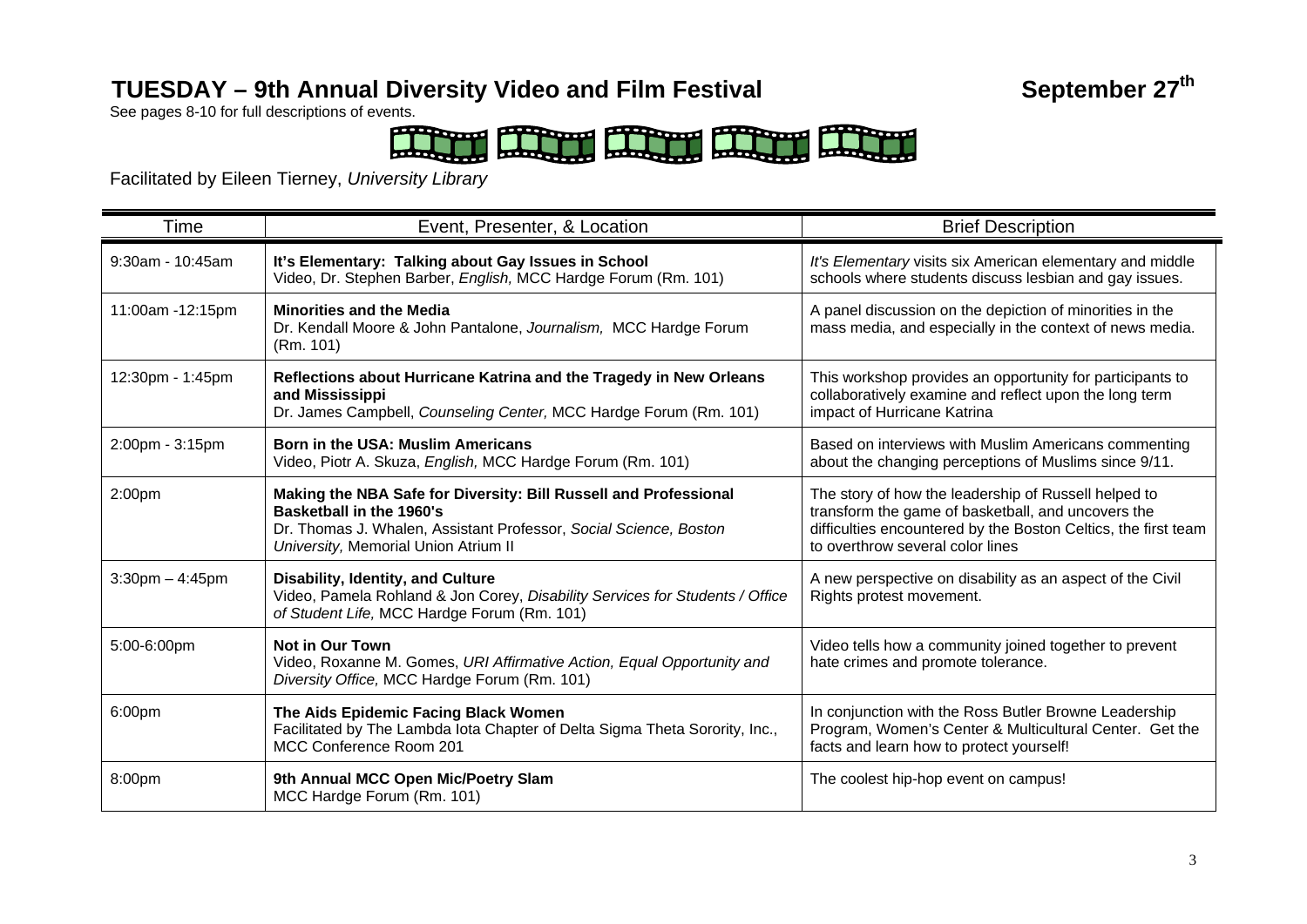# WEDNESDAY EVENTS - Ideas, Interactions, & Dialogue September 28<sup>th</sup>

See pages 8-10 for full descriptions of events.



| Time                               | Event, Presenter, & Location                                                                                                                                                                                     | <b>Brief Description</b>                                                                                                                                                                                                                                               |
|------------------------------------|------------------------------------------------------------------------------------------------------------------------------------------------------------------------------------------------------------------|------------------------------------------------------------------------------------------------------------------------------------------------------------------------------------------------------------------------------------------------------------------------|
| $10:00am - 4:00pm$                 | DIVERSITY WORKSHOPS - Ideas, Interaction, & Dialogue<br>Over 20 sessions grouped into four themes: Storytelling, Peace & Power,<br>Social Justice, & Wellness                                                    | (See Complete Schedule on Page 5)                                                                                                                                                                                                                                      |
| $12:00 \text{pm} - 1:00 \text{pm}$ | The Spirit Catches You and You Fall Down by Anne Fadiman<br>(Book Discussion) Facilitated by Dr. Susan Roush, Physical Therapy<br>Program and College of Human Science and Services, MCC Lounge (Rm.<br>$203$ ). | Join the College of Human Science and Services to<br>discuss this award-winning book that poignantly captures a<br>cultural clash between Hmong refugees and American<br>health care. For a brief summary of The Spirit Catches<br>You and You Fall Down, see page 10. |
| 11:00am-3:00pm                     | Study Away Fair sponsored by the Office of International Education and the<br>National Student Exchange, Memorial Union Ballroom                                                                                 | Learn about options for studying abroad and on other<br>campuses nationwide.                                                                                                                                                                                           |
| 1:00pm -1:50pm                     | Gallery Talk and Tour by Deborah Muirhead, Professor, Art and Art<br>History, University of Connecticut, Main Gallery, Fine Arts Center                                                                          | A tour of the exhibit "Speaking Volumes" is on display in<br>the Main Gallery throughout September                                                                                                                                                                     |
| 3:00pm - 4:30pm                    | The Kite Runner by Khaled Hosseini<br>(Book Discussion) Facilitated by Dr. Michael Havener & Dr. Cheryl McCarthy,<br>Graduate School of Library and Information Science, MCC Hardge Forum<br>(Rm. 101)           | Presented in conjunction with Reading Across Rhode<br>Island (http://www.readingacrossri.org/), a program of the<br>Rhode Island Center for the Book, and the Library of<br>Congress. For a brief summary of Kite Runner, see page 9.                                  |
| 6:00pm-7:00pm                      | Scenes from "The Diary of Anne Frank", Facilitated by Bryna Wortman,<br>Theater, MCC Hardge Forum (Rm. 101)                                                                                                      | "The Diary of Anne Frank" will be used as the basis for<br>discussing differences and the roots of hatred.                                                                                                                                                             |
| 7:30-9:00pm                        | <b>Diversity: An Appreciation of Difference</b><br>Diversity Week Keynote Speaker - Peter Roby, Director, Center for the Study<br>of Sport in Society at Northeastern University, MCC Hardge Forum (Rm. 101)     | This event is co-sponsored by the Institute for International<br>Sport, the URI Honors Colloquium and the Multicultural<br>Center.                                                                                                                                     |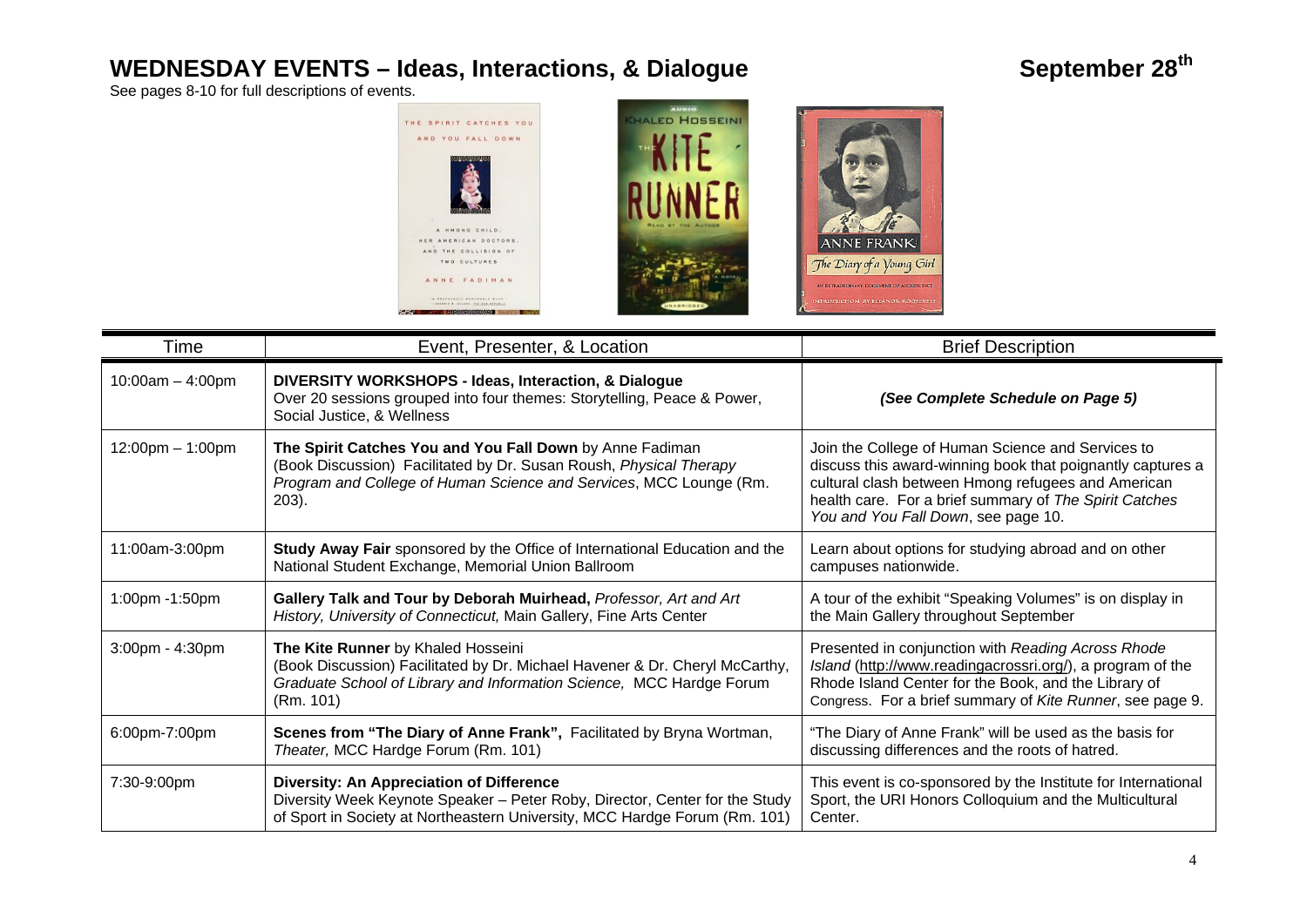# WEDNESDAY WORKSHOPS -- Ideas, Interactions, & Dialogue September 28<sup>th</sup>

See pages 8-10 for full descriptions of events.

|                                         | <b>Telling The Story /</b><br><b>Storytelling</b>                                                                                                                                                | Peace Building /<br><b>Uses of Power</b>                                                                                                                                                                 | <b>Social Justice</b>                                                                                                                                                                              | <b>Wellness</b>                                                                                                                                         |
|-----------------------------------------|--------------------------------------------------------------------------------------------------------------------------------------------------------------------------------------------------|----------------------------------------------------------------------------------------------------------------------------------------------------------------------------------------------------------|----------------------------------------------------------------------------------------------------------------------------------------------------------------------------------------------------|---------------------------------------------------------------------------------------------------------------------------------------------------------|
| PLACE <sub>2</sub><br>TIME $\downarrow$ | <b>ROOM 308</b><br><b>MEMORIAL UNION</b>                                                                                                                                                         | <b>ROOM 360</b><br><b>MEMORIAL UNION</b>                                                                                                                                                                 | <b>ROOM 318</b><br><b>MEMORIAL UNION</b>                                                                                                                                                           | <b>SENATE CHAMBERS</b><br><b>MEMORIAL UNION</b>                                                                                                         |
| 10:00am -<br>10:50am                    | Hunger in the United States: Stories<br>from the Field<br>Dr. Kathleen Gorman,<br><b>Hunger Center</b>                                                                                           | Is It Time to Bring Back the Draft?<br>Dr. Paul Krajeski,<br><b>Military Science</b>                                                                                                                     | Where Are All the Women in Science,<br>Technology, Engineering, and<br><b>Mathematics?</b><br>Dr. Joan Peckham, Computer Science<br>& Dr. Barbara Silver, NSF ADVANCE<br>Program & Women's Studies | <b>What "Every Body" Needs</b><br>Laurie Johnson, Susan Ash, & Roger<br>Jadosz, Health Services                                                         |
| 11:00am -<br>11:50am                    | Feathers, Headdresses, and<br>Tomahawks:<br>The Portrayal of American Indians in<br><b>Youth Resources</b><br>Dr. Naomi Caldwell, Graduate School of<br><b>Library &amp; Information Studies</b> | Nonviolent Alternatives to the War on<br><b>Terror</b><br>Jonathan Corey,<br>Psychology and Disability Services                                                                                          | Poverty: Homegrown in the USA<br>Dr. Bernice Lott.<br>Psychology                                                                                                                                   |                                                                                                                                                         |
| 12:00pm -<br>12:50pm                    | Mileva Einstein, Marie Curie, and<br>Wangari Maathai: Stories of Three<br><b>Women in Science</b><br>Dr. Karen Stein,<br>English & Women's Studies                                               | <b>National Student Exchange Panel</b><br>Donna Figueroa,<br>Office of International Education & NSE                                                                                                     | <b>Sexual Orientation &amp; Marriage</b><br>Dr. Albert Lott,<br>Psychology                                                                                                                         | <b>Stress Reduction for a Healthier Life</b><br>Dr. Celina Pereira, Laurie Johnson, &<br>Jan Barron, Health Services.                                   |
| 1:00pm -<br>1:50 <sub>pm</sub>          | <b>Creating Affirming Campuses and</b><br><b>Families for GLBTQ Students</b><br>Andrew Winters,<br><b>GLBTQ Programs</b>                                                                         | <b>Cultivating Future Generations for</b><br><b>Peacebuilding and World Peace</b><br>Dr. Bernard Lafayette,<br>Center for Peace and Nonviolence                                                          | History of the Irish in Rhode Island<br>Dr. Scott Mollov.<br>Labor Research Center                                                                                                                 | Learn to Belly Dance: A Middle<br><b>Eastern Art Form</b><br>Nancy Hawksley, Facilities Services<br>***Atrium I***                                      |
| 2:00pm -<br>2:50pm                      | <b>Motifs in Islamic Textiles</b><br>Dr. Abby Lillethun & Dr. Margaret<br>Ordonez, Textiles, Fashion<br>Merchandising and Design                                                                 | <b>Music of the Protest Movements:</b><br><b>Instructional Jam Session</b><br>Dr. Stephen Wood, Communications; &<br>Dr. Stephen Myles, Counseling Center,<br>Dr. Paul Bueno de Mesquita,<br>Psychology; | Race and the Criminal Justice System<br>in Rhode Island<br>Dr. Leo Carroll<br>Sociology & Anthropology                                                                                             | Quiz Show on the Psychology of<br><b>Prejudice and Discrimination</b><br>Dr. Su Boatright-Horowitz, Psychology, &<br>Psi Chi & Psychology Club Students |
| $3:00pm -$<br>3:50pm                    | <b>Tracing Your Ancestors to Africa</b><br>Elsiecheyenne Mate, Alonzo Parker, &<br>Vladine Biosse, EEPMA                                                                                         | "Fueling the Panic: Media and<br>Immigration Post-9/11" How Has the<br><b>Media Represented Immigration</b><br><b>Issues since 9/11?</b><br>Dr. Rosaria Pisa, Sociology &<br>Anthropology                | New Faces of Feminism: The Fight's<br>Not Over!<br>Colleen Hayes-Costello, Kelly Long, &<br>Alexis Coppola, PAGE                                                                                   | <b>Health is Cuba's Wealth:</b><br>An Introduction to the Cuban Health &<br><b>Mental Health Care System</b><br>Dr. Maria Garrido,<br>Psychology        |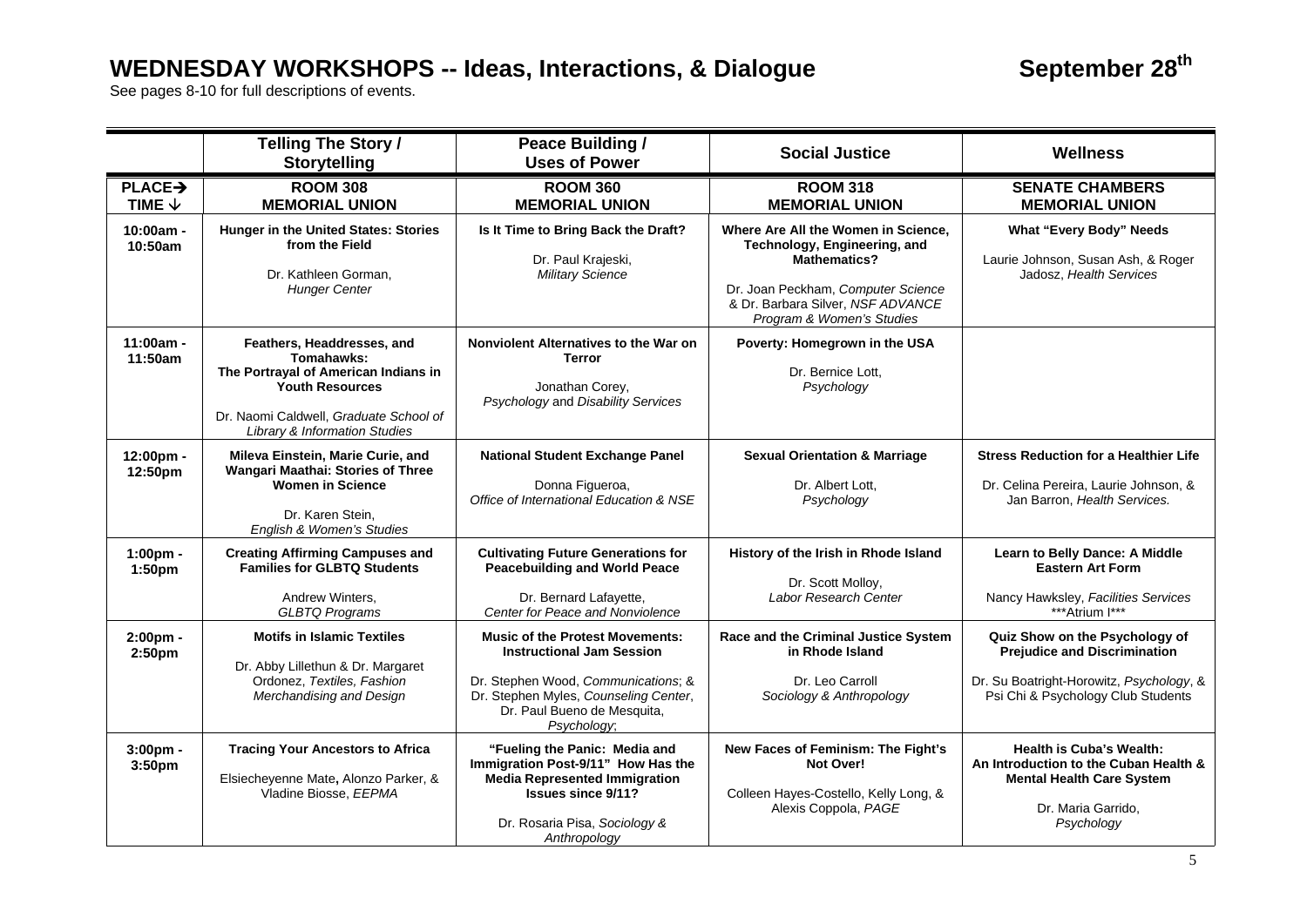### THURSDAY – Celebrations of Art & Music **September 29<sup>th</sup>** September 29<sup>th</sup>

See pages 8-10 for full descriptions of events.



| Time                              | Event, Presenter, & Location                                                                                                                                                                            | <b>Brief Description</b>                                                                                                                                                  |
|-----------------------------------|---------------------------------------------------------------------------------------------------------------------------------------------------------------------------------------------------------|---------------------------------------------------------------------------------------------------------------------------------------------------------------------------|
| 11:00am -12:15pm                  | <b>Community Sing</b><br>Susan Warford, Child Development Center, and teachers, preschool and<br>kindergarten children, MCC Hardge Forum (Rm. 101)                                                      | Come join us in singing!                                                                                                                                                  |
| 12:30pm - 1:45pm                  | <b>Native Expressions</b><br>Silvermoon Mars, Sociology Alumnus, MCC Hardge Forum (Rm. 101)                                                                                                             | Silvermoon and her guests will use storytelling / music /<br>dance to introduce participants to native American life and<br>spirituality in the 21 <sup>st</sup> century. |
| 2:00pm - 3:15pm                   | <b>Choral Performance</b><br>URI Chorus directed by Mark Conley & Carolina Flores, Music                                                                                                                | The step by step process from inspiration to realization and<br>production of songs will be discussed.                                                                    |
|                                   | <b>Sources and Meanings of Musical Inspiration</b><br>Dr. Eliane Aberdam, Music, MCC Hardge Forum (Rm. 101)                                                                                             |                                                                                                                                                                           |
| $3:30$ pm $-4:45$ pm              | <b>Music of the Protest Movements: Group Singing</b><br>Dr. Paul Bueno de Mesquita, Psychology, Dr. Stephen Myles, Counseling<br>Center, Dr. Stephen Wood, Communications; & MCC Hardge Forum (Rm. 101) | Come learn the songs and join in.                                                                                                                                         |
| $6:00 \text{pm} - 7:00 \text{pm}$ | <b>Get up and Dance</b><br>Amy Olson, Director, URI Hillel Foundation; MCC Hardge Forum (Rm. 101)                                                                                                       | Demonstration and participation in Israeli folk dances.                                                                                                                   |
| 7:30pm-9:00pm                     | "Marx in Soho: A Play on History." (Dramatic Production)<br>Brian Jones, Professional Actor, and teacher New York City. Edwards<br>Auditorium                                                           | This new play from acclaimed radical historian Howard<br>Zinn (A People's History of the United States), provide an<br>introduction to Karl Marx's life.                  |
| 7:00-8:00pm                       | An African Dance Recital<br>The Alima Dancers, MCC Hardge Forum (Rm. 101)                                                                                                                               | Performances of several genres of African Dance by a URI<br>student group.                                                                                                |
| 8:00-9:00pm                       | Dreams of Diversity through Dance MCC Hardge Forum (Rm. 101)                                                                                                                                            | Performance of Latino Dances by a URI student group.                                                                                                                      |

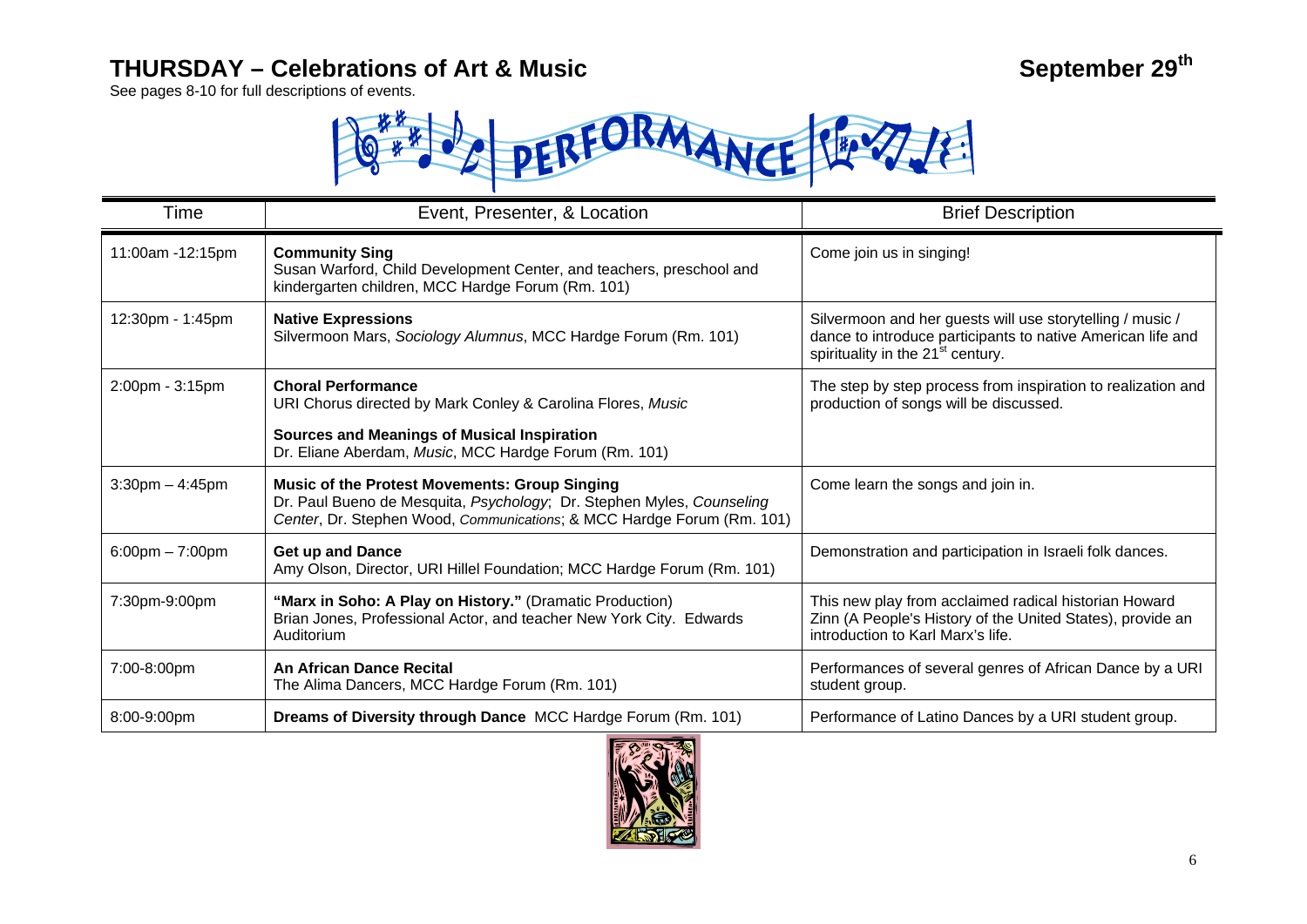| Time                               | Event, Presenter, & Location                                                                                                                                                                                                                   | <b>Brief Description</b>                                                                                                                   |
|------------------------------------|------------------------------------------------------------------------------------------------------------------------------------------------------------------------------------------------------------------------------------------------|--------------------------------------------------------------------------------------------------------------------------------------------|
| $12:00 \text{pm} - 1:00 \text{pm}$ | <b>Peace and Harmony Meditation</b><br>Dr. Celina Pereira, Health Services; Laurie Johnson, Health Services; Dr. Art<br>Stein, Political Science; and Clare Sartori-Stein, Psychology (CCE), MCC<br>Hardge Forum (Rm. 101)                     | A period of quiet reflection, remembrance, and<br>hopefulness.                                                                             |
| 1:00pm - 2:30pm                    | In the Shadow of the Crow: The Legacies of the Narragansetts<br>Video, Dr. Alexia Kosmider, English, Rhode Island School of Design &<br>Academic Skills Center, CCE, and Leslie Langley, Shifting Visions Films,<br>MCC Hardge Forum (Rm. 101) | The Producer and Director of the documentary titled<br>"Legacies of the Narragansetts" present a segment of it,<br>and discussion follows. |
| 3:00pm-4:00pm                      | Finding the Balance: We Are Much More Than Our Disability<br>Dr. Lucille Andreozzi Stern, Counseling Center, & Students, MCC Hardge<br>Forum (Rm. 101)                                                                                         | Students from a disability conversation group will present a<br>brief history of the Americans with Disabilities Act of 1990               |
| 8:00 <sub>pm</sub>                 | URI Pangaea Roots Music Series featuring Jennifer Roland, Cape<br><b>Breton Fiddler</b><br>Facilitated by Michael Lapointe, Housing and Residence Life, Edwards<br>Auditorium                                                                  | For information, visit<br>http://www.jenniferroland.com/home.html                                                                          |

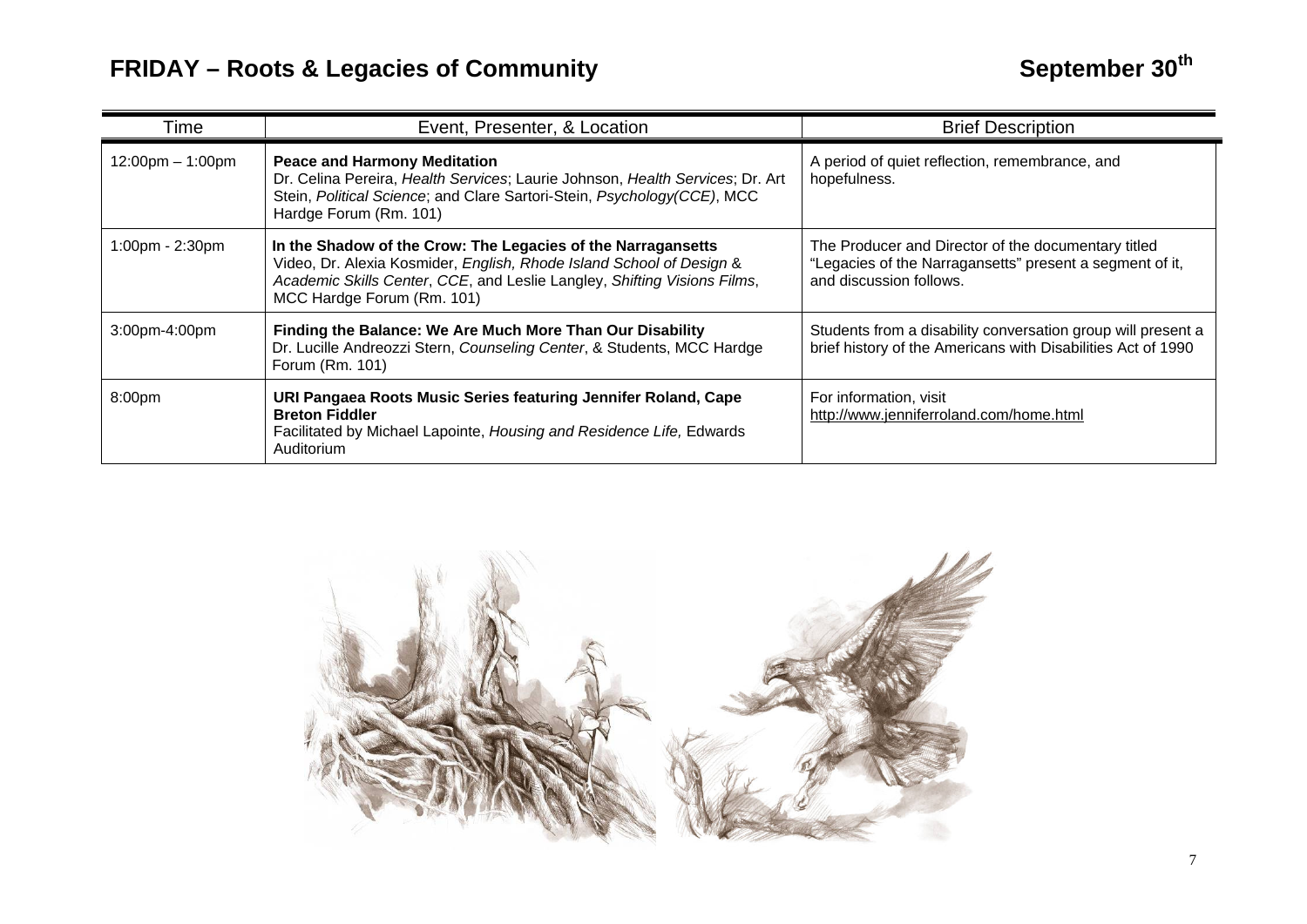### **ABSTRACTS (alphabetic listing)**

**The Aids Epidemic Facing Black Women.** Facilitated by The Lambda Iota Chapter of Delta Sigma Theta Sorority, Inc. 162,000 Blacks are living with AIDS. Blacks account for 42% of new AIDS cases. Black women are diagnosed with AIDS 23x the rate of white women. Get the facts and learn how to protect yourself!

**An African Dance Recital**. The Alima Dancers. Deriving its name from an Arabic term denoting "those who are skilled in dancing and music", the Alima International Dance Association, comprised of students from Africa, draws its cultural referents for its interactive dance performance from African countries as diverse as Liberia, Cape Verde, Ghana, Gabon, Senegal and Guinea.

**Art Exhibit: "Speaking Volumes."** curated by Judith Tolnick, *Director, Fine Arts Center Galleries.*  Showcases the talents of four artists who "speak volumes" through abstract and representational sculpture and other mixed media, include Artists' Books..

**Born in the USA: Muslim Americans (Video).** Piotr A. Skuza, *Graduate Student, English.* Insisting that there is a growing need to publicize the positive contributions of Muslim Americans since 9/11, this documentary profiles Muslim Americans from various ethnic and professional backgrounds. It challenges the misrepresentation and under-representation of American Muslims in American discourse by documenting their everyday lives and their contributions to American society.

**Choral Performance/Workshop on the Sources and Meanings of Musical Inspiration.** The URI Chorus directed by Mark Conley, *Assistant Professor, Music* followed by a Workshop led by Dr. Eliane Aberdam, *Assistant Professor, Music.* The annual URI Chorus concert at the Multicultural Center will be presented in conjunction with a workshop intended to enhance awareness of different cultural traditions and their approaches to composing music. Audience will discuss sources of inspiration such as politics, literature, arts, nature and symbolism. The role of emotional and intellectual influences will be presented and debated as well as the degree of importance between text and music.

**Community Sing.** Organized by Sue Warford, *Coordinator, Child Development Center*. This workshop presents children in performance as they explore how age-appropriate music can be used to enhance personal growth and development and to increase awareness of diversity.

**Creating Affirming Campuses and Families for GLBTQ Students.** Andrew Winters, *Assistant to the Vice President of Student Affairs for GLBTQ Programs.* While institutions of higher education are often more welcoming of GLBTQ persons than society at large, GLBTQ students still frequently feel marginalized on their campuses. This workshop featuring a panel of students will examine the climate and describe challenges faced by many GLBTQ students. In addition, the presentation will discuss how advisors, whether GLBTQ or straight, can partner with GLBTQ students to make the campus a more inclusive and affirming environment.

**Cultivating Future Generations for Peacebuilding and World Peace.** Dr. Bernard Lafayette, *Director, Center for Nonviolence and Peace Studies, and Distinguished Scholar in Residence.* A living link to many of the defining moments of the U.S. Civil Rights movement – the desegregation of Nashville (TN), the founding of SNCC, voter registration in Selma (AL), the Freedom Rides, and the Poor People's Campaign – Dr. Lafayette has emerged as one of the nation's foremost advocates for international peacebuilding. This workshop introduces participants to ongoing initiatives for peacebuilding and conflict resolution currently underway in countries such as the United States, Colombia, Cuba, Israel, and Puerto Rico, and provides information and advice for those who wish to enlist in and support these international initiatives.

**Disability, Identity and Culture (Video).** Pamela Rohland, *Assistant Director, Disability Services,* and Jonathan Corey, *Research Associate, Disability Services*. Featuring poet/performer Cheryl Marie Wade, this video takes a fresh look at what it means to be disabled in America. It uncovers issues related to the power of language and images, freedom of choice, independent living, community, sexuality, disability pride and the right to live with dignity. Bold and controversial, it mixes artistic expression, politics, and humor to move audiences to a deeper understanding of disability from a minority and cultural perspective.

**Diversity: An Appreciation of Difference.** Diversity Week Keynote Speaker – Peter Roby, *Director, Center for the Study of Sport in Society at Northeastern University*. The Center is responsible for the management of six programs: (1) Athletes in Service to America, (2) The National Consortium for Academics and Sports, Northeast Regional Office, (3) Project TEAMWORK, (4) Mentors in Violence Prevention, (5) Disability in Sport, (6) Urban Youth Sports. A 1979 graduate of Darthmouth College with a B.A. degree in government, Roby was co-captain of the basketball team. After serving as Assistant Basketball Coach at Stanford University, Darthmouth College, the U.S. Military Academy at West Point, and Harvard University, he was appointed Head Basketball Coach for Harvard University where he served for six seasons. In 1991, he joined Reebok

International where he was responsible for the development and execution of marketing plans in the U.S. He also oversaw strategic planning, grassroots marketing, and sponsorships in his capacity as Vice President of U.S. Marketing. He brings over twenty years of experience in athletics and marketing to the Center for Sport and Society.

**Dreams of Diversity through Dance.** A registered student group at URI, Dreams of Diversity in Dance, popularly known among peers as D3, presents a dance recital which combines cultural referents from ballet, modern dance, Salsa, and merengue with hiphop, West African dance, and various forms of other Latininspired dance.

**Feathers, Headdresses and Tomahawks: The Portrayal of Native Americans in Media for Youth.** Dr. Naomi Caldwell, *Assistant Professor, Graduate School of Library Science and Information Studies.*  Challenging deeply embedded stereotypes, this workshop will compare myths of Native American culture with realities portrayed in classical literature for children and young adults.

**Fiesta de Diversidad (Celebration of Diversity).** URI Diversity Week Planning Committee, the URI Brazilian/Cape Verdean Capoeira Club, and the URI Breakdance Club. Initiating Diversity Week, this celebration of the cultural and artistic heritages of the diverse social groups that comprise American society is intended to narrate their experience through music, dance, drama, and other modes of expression.

**Finding the Balance: We Are Much More Than Our Disability.** Dr. Lucille Andreozzi Stern, *Post-doctoral Fellow, Counseling Center,* and Bette Nee, *Coordinator, Disability Services.* Students from a disability conversation group will present a brief history of the Americans with Disabilities Act of 1990, followed by "To Tell the Truth" and their own spin on the "Truth or Crap" game. A multimedia display of famous people with disabilities will be showcased.

**"Fueling the Panic: Media and Immigration Post-9/11" How Has the Media Represented Immigration Issues since 9/11?** Dr. Rosaria Pisa, *Professor, Sociology & Anthropology.* In this workshop we will examine the role of the media in fueling the panic around immigration and so labeled "alien invasions." We will compare past and present representations of immigrants and issues. Looking at images and headlines, we will have a dialogue on how these representations shape your thinking about immigration today.

**Gallery Talk.** Deborah Muirhead, *Professor, Art, University of Connecticut.* This talk by an accomplished painter and creator of powerful Artist's Books "seeks to examine the tension between reality and the imagined." For nearly twenty years, Professor Muirhead's art has been influenced by genealogical research. "Family history and those of the Diaspora have inspired me to create work that addresses deleted and suppressed stories." Based on African-American literature and history, her creation of "fictional narratives" yields highly physical sculptural work. She makes her narrative events, including references to her enslaved ancestors, "concrete by giving them flesh and blood."

**Get up and Dance,** led by Hillel Foundation Director Amy Olson and Hillel students. Try your skill at Israeli folk dancing. Even people with no experience can learn these simple circle dances in less than 20 minutes. Watch the leaders, learn the steps, and give it a whirl. Refreshments appropriate to the Fall Jewish Holidays will be served.

**Health is Cuba's Wealth: An Introduction to the Cuban Health & Mental Health Care System.** Dr. Maria Garrido, *Adjunct Associate Professor, Psychology*. The most advanced medical system found in Latin America, the Cuban health care system is an exemplary model for developing nations as reflected in infant mortality rates and life expectancy rates that are unparalleled in Latin America. Because of its success in providing universal health care, preventative strategies, neighborhood-based family medicine, and innovative public health initiatives, the Cuban health care system has captured the attention of health care researchers and advocates around the World. This workshop provides an introduction to Cuba's mental health care system, addressing treatment approaches for behavioral and psychiatric problems, services for children and adolescents, and staff training.

**HerStory.** Sponsored by Uhuru SaSa, the Division of Student Affairs, Talent Development, and the Multicultural Center. Four of the hippest women and "spoken word" poets in the nation - La Bruja, Catzie Vilayphonh, Yolanda Kae Wilkinson, and Vanessa Hidary - will visit URI for a single performance. These female forces of nature, from diverse cultural backgrounds - Latina, Asian-American, and African-American perform monologues, skits and poetry growing out of their lived and observed experience in the United States. They present stories of empowerment, sharing tales of women about gender roles that cross boundaries of race, age, body image, skill level, socioeconomic class, and ethnicity. Bridging between present-day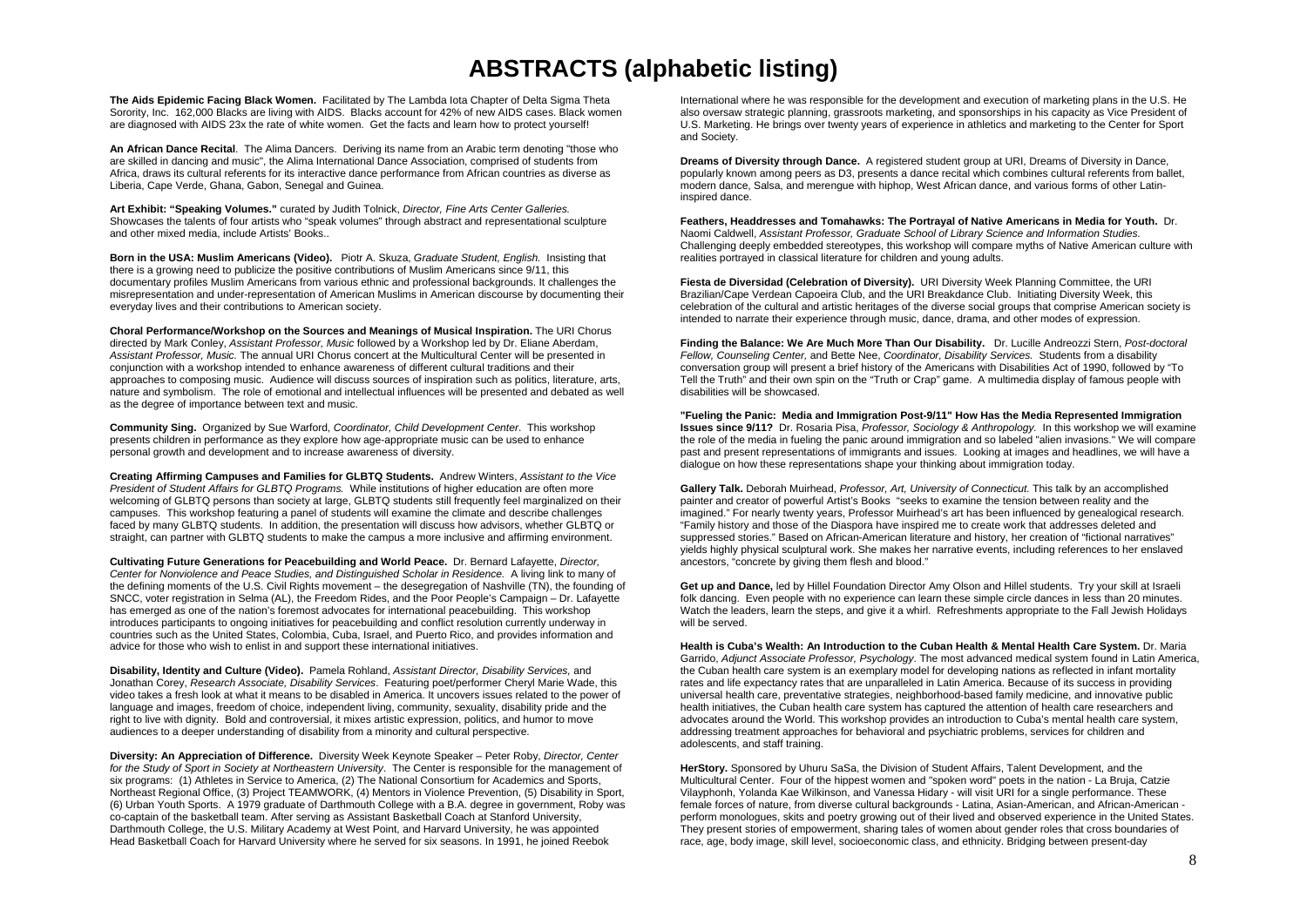experience and a hopeful vision for the future, the poets will inspire, motivate and entertain you in one great show.

**History of the Irish in Rhode Island.** Dr. Scott Molloy, *Professor, Labor Research Center*; This presentation will cover the arrival of Irish Catholics in Rhode Island from the 1820's until the 1960's, and examine major milestones, including the Dorr War in 1842; the John Gordon Murder case in 1845, the Civil War period, the Irish in the labor movement, the role of Irish women; discrimination; political achievements, and so on. Dr. Molloy will circulate original documents from his personal collection.

**Hunger in the US: Stories from the Field.** Dr. Kathleen Gorman, *Director, Feinstein Center for Hunger.*  This workshop presents testimonies about the impact of hunger; food and security in the United States. Though the effects of hunger are invisible to the majority of Americans, nearly 1 of every 5 children in the U.S. lives in a household with income is below the federal poverty line.

**In the Shadow of the Crow: The Legacies of the Narragansetts (Video).** Produced by Dr. Alexia Kosmider, *Adjunct Professor, English, Rhode Island School of Design,* and directed by Leslie Langley, *Shifting Visions,*  this 60-minute documentary film focuses on the Narragansetts as both an urban population and a rural community living on the reservation. Initially begun to inform the general Rhode Island population about the history and the culture of American Indians in contemporary New England, the film discusses the July 14th 2003 smoke shop incident with the Rhode Island State Troopers and addresses some misconceptions that complicate communication and collaboration between the Narragansett people and the majority of Rhode Islanders.

**Is it Time to Bring Back the Draft?** Dr. Paul Krajeski, *Lieutenant Colonel, Military Science.* This workshop examines the historic and contemporary adequacy of an all-volunteer military to meet the needs of the nation; explores the impact of engagements in Iraq and Afghanistan on the status of the military and recruiting; and reviews the current debate in the U.S. Congress.

**It's Elementary: Talking about Gay Issues in School (Video).** Dr. Stephen Barber, *Associate Professor, English.* "It's Elementary" examines six American elementary and middle schools, both public and private. The brilliantly framed discussions with children and teens are the main vehicles advancing the film's social change agenda. The producers effectively record and edit the participation of students in activities "addressing lesbian and gay issues" positively and pro-actively. Talks with parents, teachers and administrators are secondary in importance, but still powerfully revealing in their focus and emphasis.

*The Kite Runner* **by Khaled Hosseini (Book Discussion).** Facilitated by Dr. Michael Havener, *Professor,* & Dr. Cheryl McCarthy, *Associate Professor, Graduate School of Library and Information Sciences*. *Reading Across Rhode Island*, a common book program, annually selects a specific text for statewide, cross-curriculum discussion for the purposes of improving literacy and comprehension of complex social issues. The 2005 selection, *The Kite Runner*, explores the nature of friendship, forgiveness and redemption set against the turbulent background of Kabul, Afghanistan during the mid-1970s. Raised in the same household but separated by class, Amir and his best friend Hassan are inseparable until a tragic event changes their relationship forever. The first Afghan novel written in English, *The Kite Runner* is the debut novel of Khaled Hosseini, the son of a diplomat, whose family received political asylum in the United States in 1980.

**Learn How to Belly Dance: A Middle Eastern Art Form.** Led by Nancy Hawksley, *Coordinator, Facilities Services.* This audience participation session will present basic belly dance movements to authentic (prerecorded) Middle Eastern music. Wear comfortable clothes and be prepared to lift your arms, move your body and uplift your spirit! Bring a hip scarf if you have one. Men and women, dancers and non-dancers, are welcome!

**Making the NBA Safe for Diversity: Bill Russell and Professional Basketball in the 1960's.** Dr. Thomas J. Whalen, Assistant Professor, Social Science, Boston University. Thomas J. Whalen is an assistance professor of Social Science at Boston University. His book, Kennedy versus Lodge: The 1952 Massachusetts Senate Race, (2000), has been acclaimed as an important contribution to the political history of New England. In his more recent book, Dynasty's End: Bill Russell and the 1968-69 World Champion Boston Celtics (The Sportstown Series), (2003), Whalen chronicles the last season of basketball great Russell's career. Set against the backdrop of the turbulent 1960s, he tells the fascinating narrative of how an improbable championship team overcame racial conflict to achieve victory. He recounts how the leadership of Russell helped to transform the game of basketball, and uncovers the difficulties encountered by the Boston Celtics, the first team to overthrow several color lines in developing a relationship with the Boston sports community and media.

**Marx in Soho: A Play on History (Dramatic Production)** This new play from acclaimed radical historian Howard Zinn (A People's History of the United States), provide an introduction to Karl Marx's life, his analysis of society, and his passion for radical social change. Actor Brian Jones plays Karl Marx who has agitated with the authorities of the afterlife for a chance to come back and clear his name. Through a bureaucratic error, Marx is sent to Soho, New York, rather than his old stomping ground in London, to make his case. Jones, an African American actor and activist, has been performing this engaging one-man show across the country since 1999. Having studied acting and directing at Brown University, the charismatic Jones, a teacher in New York City, performs in the role of Marx with comic and political passion.

**Mileva Einstein, Dr. Marie Curie, and Dr. Wangari Waathai: Stories of Women Scientists.** Karen Stein, *Professor*, *English and Women's Studies*. This workshop compares the lives, accomplishments and recognition received by Dr. Marie Curie and Mileva Einstein living in the early 20<sup>th</sup> century, with that of Dr. Wangari Waathai, living at the end of 20<sup>th</sup> century. These three women scientists from Poland, Russia, and Kenya, respectively, provide the lenses to explore the contributions of women to science, the construction and evolution of gender roles that restrict educational and career opportunities, and strategies to improve opportunities for women.

**Minorities and the Media: A Panel Discussion.** Kendall Moore, *Assistant Professor, Journalism*, and John Pantalone, *Lecturer, Journalism*. This panel discussion will address issues pertaining to race and media, including stereotyping, inclusion and exclusion, audience perceptions, and recommended solutions. It will raise awareness about how the media work, why stereotypes occur, why they are harmful, how diversity is impacting the media, and how media representations might influence discourse and interactions among the races.

**Motifs in Islamic Textiles.** Abby Lillethun, *Assistant Professor, and Margaret Ordonez, Professor, Textiles, Fashion Merchandising and Design.* This workshop will display and discuss motifs that are common in Islamic textiles, the meanings of those motifs in cultural context, and their impact upon Western culture. Among the motifs examined are Safavid and Hispano-Moresque geometric forms versus animals and people; and designs in batiks of the Mohammedan courts of Java.

**Multicultural Pedagogy: Teaching and Diversity Across the Curriculum.** Dr. Lynne Derbyshire, *Communication Studies*; Dr. Judy A. Van Wyk, *Sociology/Anthropology*; Dr. Judith Swift, *Academic Affairs*; Dr. Lisa Bowleg, *Psychology, and Dr. Julia Johnson, Communication Studies.* Reforms in the General Education curriculum at URI include the skill area "Examining Human Difference," and have revived discussion about the need for, and benefits of, addressing diversity across the curriculum. A concern for many faculty members is the practical application of examining human differences in applied fields of study such as math and statistics, biological and chemical sciences, engineering and business – areas that are traditionally non-behavioral sciences. This panel continues discussion on multicultural pedagogy and its practical application, and invites questions and concerns from the teaching community.

**Music of the Protest Movements: Group Singing.** Ever wondered how to sing some of those old songs from the 60's that helped change the country? Participants will sing protest songs to enhance their understanding of the reasons and mechanisms for initiating social transformation. Utilized by the civil rights, anti-war, labor, and immigration movements, these songs typically identify a social problem, suggest a response, appeal to common values, arouse external sympathy and support, and develop group unity. Led by the *Cognitive Dissidents.*

**Music of the Protest Movements: Instructional Jam Session.** Dr. Paul Bueno de Mesquita, *Psychology*; Dr. Steve Wood, *Communications*; & Dr. Stephen Myles, *Counseling Center.* A fun, entry-level learning experience for musicians and music lovers that is accessible to anyone who wants to participate. Bring your guitar, banjo, harmonica, or other instruments, or just your voice. The ultimate goal is not perfect rhythm, but the ability to reach the group state of mind. Facilitated by the *Cognitive Dissidents*. All skill levels invited, beginner to advanced. Words & chords provided. Fun required!

**National Student Exchange Discussion Panel.** Donna Figueroa, *Office of International Education & NSE*. A panel consisting of National Student Exchange Participants who have returned from studying on exchange as well as those currently here on exchange. These students will discuss their experience as exchange students in this diverse country as well as take questions from students.

**Native Expressions**. Organized by Silvermoon Mars, *Sociology* Alumna. Presenters will use storytelling, music, and dance to introduce Native American life and spirituality in the 21st century. Representatives from the Native American community will describe their experience and history through stories.

**New Faces of Feminism: The Fight's Not Over!** Colleen Hayes-Costello, Kelly Long, and Alexis Cappola, *Officers, Promoting Awareness for Gender Equality.* This workshop seeks to raise awareness and increase knowledge about the problems of sexism as a constraint to gender equality. Issues of reproductive rights and poverty will be addressed. Information about PAGE will be provided.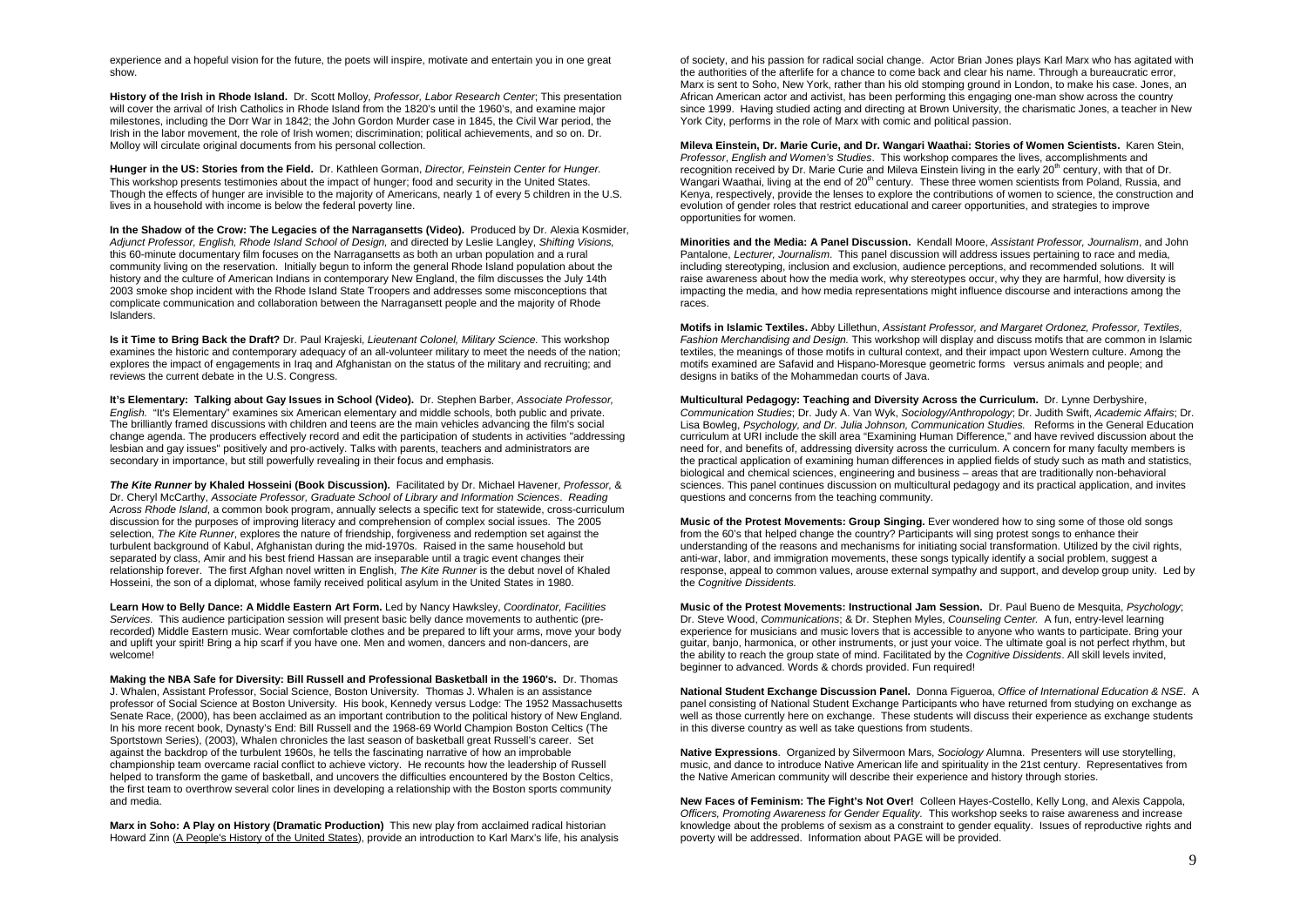**Nonviolent Alternatives to the War on Terror.** Jonathan Corey, *Research Associate, Disability Services*. American government leaders postulate that we will have to endure possibly generations of militarized cultural conflict. This workshop will attempt to generate ideas that could compete with the concept of the "War on Terror". Participants will discuss ways of approaching international relations other than through armed conflict and suggest ways to share their ideas with others.

**Not in Our Town (Video).** The video recounts inspiring story of the town Billings, Montana, which joined together as a community to prevent hate crimes and promote a climate of tolerance. Discussion of strategies to recognize and resist bigotry, and to respond to hate crimes will follow.

**Open Discussion on Latinos and the Social and Political System in Rhode Island**. Facilitated by Dr. Tom Morin, *Languages*. Open discussion with organization leaders and activists focuses on contemporary political and social movements in Rhode Island, while acquainting participants with central issues for the Latino/a community and the major historical and legislative changes that frame the issues.

**Open Mic/Poetry Slam.** An "Open Mic/Poetry Slam" is a performance event on a stage before an audience, open to anyone who signs up in accordance with the rules of the night. Though the primary focus of performance is poetry, musicians and monologists are always welcome.

**Peace and Harmony Meditation.** Organized by Dr. Celina Pereira, *Physician*, *Healthy Services*, Laurie Johnson, *RN*, *Health Services*; Dr. Art Stein, *Professor*, *Political Science*; and Clare Sartori-Stein, *Instructor*, *Psychology(CCE)*, A non-sectarian period of quiet reflection led by URI Mediation Circle instructors, with the objective of promoting peace and harmony individually, on campus, within the city, state, nation and around the world.

**Politics of Love – in Black and White.** Dr. James Campbell, *Director, Counseling Center.* This is the first documentary to confront inter-racial romance on college campuses. Mixed couples testify to the joys and strengths as well as the pain and anxiety of their relationships, while black and white students opposed to interracial dating argue the personal and political implications of mixed relationships. The film's directors - one black, one white - uncover unspoken community norms and submerged issues of identity.

**Poverty: Homegrown in the USA.** Dr. Bernice Lott*, Professor Emeritus, Psychology.* This workshop seeks to develop strategies to decrease the number of children, youth and adults living in poverty in the United States and to improve the life chances of the millions of people who are growing up poor.

**Promising Scholars: Graduate Student Research Symposium on Diversity**. Moderated by Dr. Paul Bueno de Mesquita, *Associate Professor, Psychology*. A forum for graduate students to present research on diversity related topics to the campus community and to nurture interaction across disciplinary boundaries. The symposium promotes critical analysis and all forms of broad-based research.

**Quiz Show on the Psychology of Prejudice and Discrimination.** Organized by Dr. Su Boatright-Horowitz, *Assistant Professor, Psychology.* Two competing teams of undergraduate students in psychology will answer faculty-designed questions related to issues of prejudice and discrimination. "Clicker" technology with PowerPoint will be used to record team responses and determine scores.

**Race and the Criminal Justice System in Rhode Island.** Dr. Leo Carroll, *Professor, Sociology & Anthropology.* Focusing on race, economics and criminal justice, this workshop examines the report of the Rhode Island Attorney General's Task Force on Racial Profiling. 1) What is the statistical portrait of racial and ethnic minorities in Rhode Island? 2) How does this portrait compare to majority populations? 3) Are there obstacles to racial parity in the criminal justice system in Rhode Island? 4) What reforms in public policy, if any, should be introduced to encourage equitable treatment, and to overcome the effect of race and class inequality?

**Reflections about Hurricane Katrina and the tragedy in New Orleans and Mississippi.** Dr. James Campbell, *Counseling Center*. This workshop provides an opportunity for participants to collaboratively examine and reflect upon the long term impact of Hurricane Katrina and its implications for the economy, health, and civic and social relations. Special attention will be given to the present and future roles that participants can play in responding to the long-term effects of Hurricane Katrina and preserving the quality of life in America society.

**Research in Cuba.** Dr. Marshall Feldman, *Associate Professor, Community Planning.* An overview of the past accomplishments in the future plans for URI's Summer Program in Cuba will be presented. In the past, the program has featured a health track and an urban studies track. Leading Cuban scholars and practitioners in their fields have taught in the program, which is taught in English and in Spanish with English translation.

The program has been housed at the world-renowned Casa de las Americas in Havana. For more information, visit http://www.uri.edu/summer/cuba/introduction.html

**Sexual Orientation and Marriage.** Dr. Albert Lott, *Professor Emeritus, Psychology;* This workshop will explore and discuss an affirmative approach to gay marriage as sound social policy. It will look at federal rights accorded to married individuals, and examine the proposition that American society would benefit by permitting gay individuals to participate in the obligations and traditions of marriage.

**Scenes from "The Diary of Anne Frank"**. Directed by Bryna Wortman, *Assistant Professor*, *Theater* Scenes from URI's Spring 2005 performance of "The Diary of Anne Frank" by Francis Goodrich and Albert Hackett. This new adaptation by Wendy Kesselman tells the story of Anne Frank, a gifted young girl, who confronts the rapidly-changing and constricting environment of Amsterdam in the early 1940s with honesty, wit and determination. A facilitated discussion about perceptions of "difference" and prejudice as a cause of the Holocaust and other genocides will follow the presentation.

*The Spirit Catches You and You Fall Down* **by Anne Fadiman (Book Discussion).** Facilitated by Dr. Susan Roush, Physical Therapy Program and College of Human Science and Services,In the 1960s, the CIA recruited a primitive but fiercely independent people in Laos -- the mountain farmer/nomads known as the Hmong -- to fight the Communist forces, and all but promised to take care of them if they and the US lost. When the war was lost, many of the Hmong were abandoned to imprisonment and death, but those who were "rescued" and brought to the states fared no better: Their clans were dispersed, their culture all but destroyed, and their lives battered and often ended by American prejudice and well-meaning ignorance. All this is background to Fadiman's tale of one particular family in Merced, California whose daughter has epilepsy -- the book's title comes from the Hmong phrase for it, "quag dab peg" -- and how even the sophisticated, sympathetic American medical system and its practitioners all but kill her in their efforts to help her. This deeply compassionate and gripping acccount won the National Book Critics Circle Award, and is both spellbinding and heartbreaking.

**Stress Reduction for a Healthier Life** Dr. Celina Pereira, *Physician,* Laurie Johnson, *RN*, & Jan Barron, *Senior Clerk Stenographer, Health Services.* This workshop will teach you to use your inner resources to relieve stress through practical mind and body awareness techniques, including meditation and breath to increase mindfulness. Participants may gain the ability to experience life more fully and to respond more effectively to their surroundings.

**Tracing Your Ancestors to Africa.** Elsiecheyenne Mate, Alonzo Parker*,* and Vladine Biosse, *Officers, The Educational Empowerment Program of Mother Africa.* This workshop presents information on the continent of Africa as the historical and cultural birthplace of African-American identity, and provides suggestions as to how individuals can conduct genealogical research.

**URI Pangaea Roots Music 2005, featuring Jennifer Roland.** Born in a tiny fishing community on Cape Breton, Jennifer is the youngest of ten children. Music surrounded her from the moment she was born: her father played fiddle, and the family always enjoyed kitchen parties and ceilidhs. By age three, Jennifer was playing the piano by ear. By six, she was taking dance lessons. At nine, Jennifer Roland began studying the fiddle with Kyle MacNeil, and in 1997 she released her debut CD, "DEDICATION." Fans adored Jennifer and the rollercoaster of emotions through which she took them. Jennifer developed an avid following after performances at Disney World in Florida, in Colorado, Maine, throughout Europe and all around Canada's Atlantic provinces. Her mastery of the fiddle combined with her dynamic stepdancing and creative choreography make a Jennifer Roland concert and an incredible event. For more information, visit http://www.jenniferroland.com

**What "Every Body" Needs.** Laurie Johnson, *RN*, Roger Jadosz, *RN*, and Susan Ash, *RD, Health Services.*  This workshop presents strategies for achieving holistic wellness with special emphasis on how to manage care of the body. Current information clearly indicates that the pursuit of wellness as a way of life is correlated to increased quality of life and success in reaching personal goals.

**Where are all the Women in Science, Technology, Engineering, and Mathematics?** Dr. Joan Peckham, *Professor, Computer Science & Dr.* Barbara Silver*, Assistant Professor, Women Studies, and Director, NSF Advance Program.* Roundtable will focus on the reasons women are underrepresented in the Science, Technology, Engineering, and Mathematics (STEM) disciplines, especially at higher ranks, and why we need them there. Participants will discuss the impact of women faculty and professionals as role models and mentors for women considering a STEM major or career.